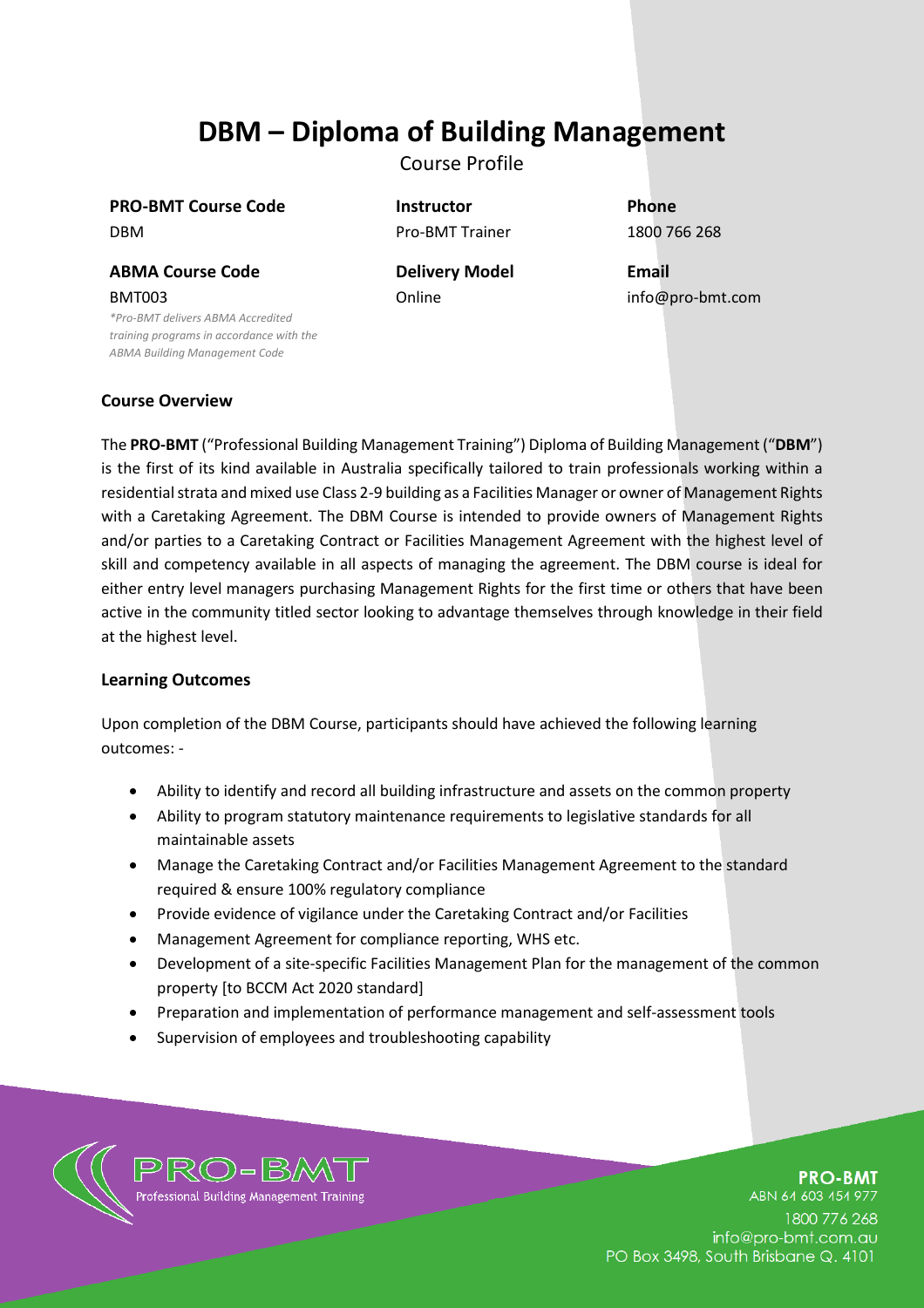# **Teaching Strategies & Objectives**

The DBM Course is taught through a series of classroom lectures and tutorials across nine months [third Tuesday of each month from March to November] as well as onsite practical assignments across 10 modules of competency. If the participant is a new entrant to the industry and not currently engaged in a role on a property, a sample property will be used for the assignments. All PRO-BMT Trainers are experienced in managing Class 2-9 residential strata and mixed-use communities as well as privately owned commercial and accommodation properties in Australia and are therefore uniquely position to provide relevant information to the participants.

# **Assessment & Certification**

Each participant creates their own site-specific "Facilities Management Plan" tailored to either the specific property [i.e. participants workplace] or a sample property if necessary. All participants who successfully complete the DBM Course are issued with a PRO-BMT Diploma.

# **Pre-Requisite Qualifications**

Each participant must have successfully completed the Certificate in Building Management ("CBM") and the Advanced Certificate in Building Management ("ACBM") prior to enrollment in the Diploma of Building Management.

#### **Course Materials**

All participants must purchase the current year version of the Course reference textbook: - ABMA Building Management Code© [state specific version]. Course materials are provided to all participants on arrival. All assignments are completed on templates supplied by PRO-BMT.

#### **Resources**

Resource references are provided during the course.



**PRO-BMT** ABN 64 603 454 977 1800 776 268 info@pro-bmt.com.au PO Box 3498, South Brisbane Q. 4101